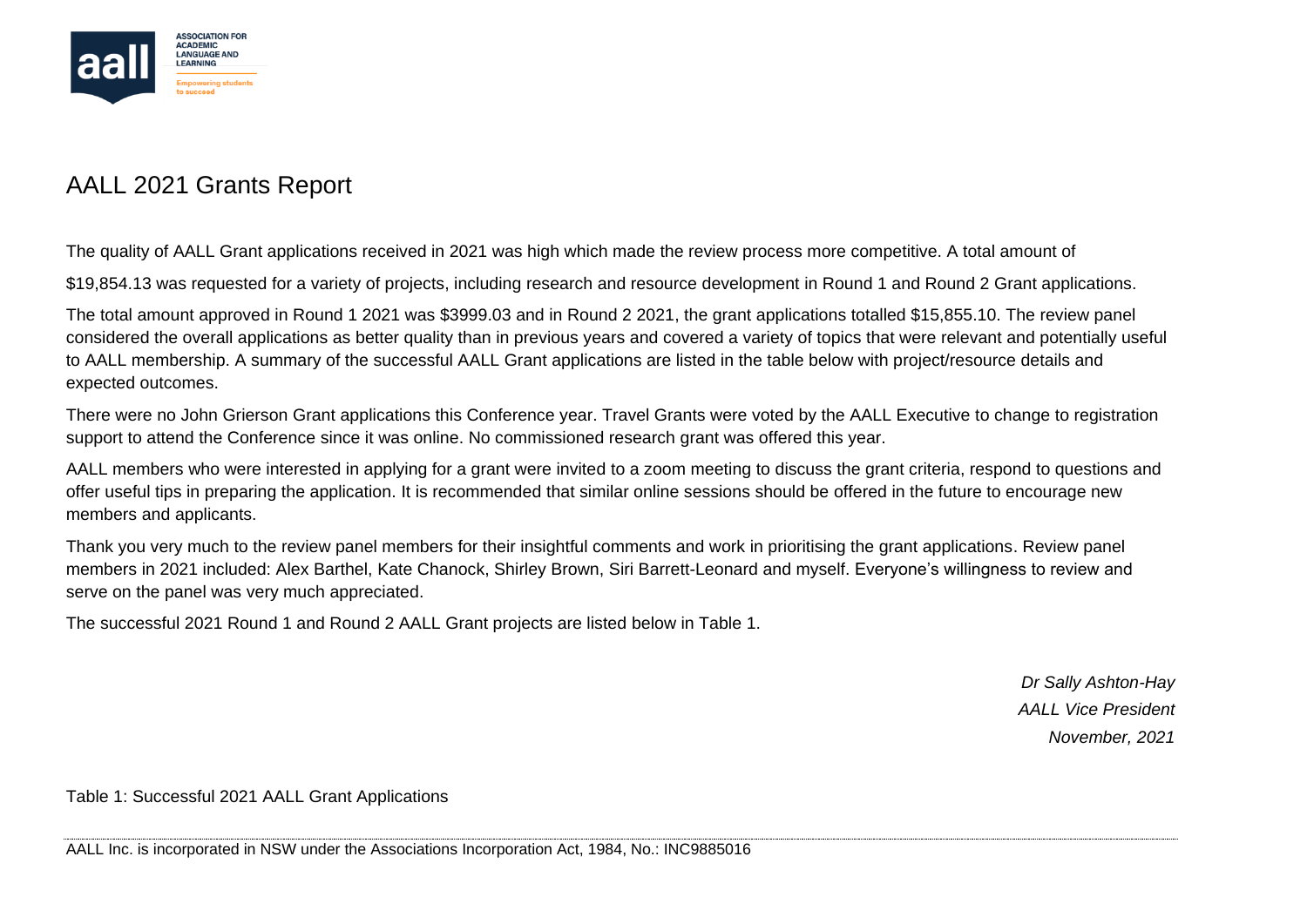

| No.  | <b>Title</b>                                                                                                                                                                                                                                    | Contact                                                                                                                                  | Outcomes                                                                                                                                                                                                                                                                                                                                                                                                                                                                                                                                                                                                                                                                                                                                                                                                                                                                                                                                                                                                                                                                                                                                                                                                                                                                                                                                                                                                                                                                                                                                                                                                                                                                                                                                                                                                                                                                                                                | Amount<br>requested |
|------|-------------------------------------------------------------------------------------------------------------------------------------------------------------------------------------------------------------------------------------------------|------------------------------------------------------------------------------------------------------------------------------------------|-------------------------------------------------------------------------------------------------------------------------------------------------------------------------------------------------------------------------------------------------------------------------------------------------------------------------------------------------------------------------------------------------------------------------------------------------------------------------------------------------------------------------------------------------------------------------------------------------------------------------------------------------------------------------------------------------------------------------------------------------------------------------------------------------------------------------------------------------------------------------------------------------------------------------------------------------------------------------------------------------------------------------------------------------------------------------------------------------------------------------------------------------------------------------------------------------------------------------------------------------------------------------------------------------------------------------------------------------------------------------------------------------------------------------------------------------------------------------------------------------------------------------------------------------------------------------------------------------------------------------------------------------------------------------------------------------------------------------------------------------------------------------------------------------------------------------------------------------------------------------------------------------------------------------|---------------------|
| 21/1 | Round 1 -<br>Research<br>Impact of<br>machine<br>translation<br>software on<br>student writing<br>and rater's<br>assessment of<br>English as an<br>additional<br>language (EAL)<br>tertiary students'<br>academic<br>writing and<br>performance | Dr. Averil Grieve<br><b>FMNHS Student</b><br><b>Academic Support Unit</b><br><b>Monash University</b><br>Averil.grieve@monash.e<br>du.au | The ubiquitous use and ease of access to machine translation (e.g. Google<br>Translate) has raised key ethical debates concerning academic integrity and<br>fairness for EAL students studying in Australian tertiary institutions (Alley,<br>2005). Ethical viewpoints range from welcoming machine translation as a tool<br>for language learning and clarity of expression (Alley, 2005) to viewing use of<br>machine translation as a new threat to academic integrity (Stapelton & Kin,<br>2019). While many of these issues have been researched within contexts of<br>language acquisition (e.g. Garcia & Pena, 2011; Stapleton & Kin, 2019), only<br>minimal research has been conducted in non-language-focused fields of study.<br>Questions also remain as to how effective machine translation is for discipline-<br>specific texts in tertiary programs (Costa-jussá, Farrús & Pons, 2012). In order<br>to address these gaps, this study aims to compare written discourse features<br>and rater assessment of academic texts written by EAL nursing and midwifery<br>students that have been either machine-translated from the students' first<br>language (E-L1) or written directly in English (E-L2). It also aims to provide a<br>student perspective on the ethics of using machine translation software for<br>academic writing.<br>The project aims to answer the following questions:<br>1. How do discourse features of an academic text initially written in the<br>students' L1 and translated into English compare to an equivalent text<br>written directly in English by an EAL writer?<br>Do discipline-specific lecturers assess machine-translated texts<br>2.<br>differently to those that have been written directly in English by an EAL<br>writer?<br>How do students currently use and view the ethics of using machine<br>3.<br>translation tools for academic writing purposes? | \$3999.03           |
| 21/2 | Round $2 -$<br>Research                                                                                                                                                                                                                         | Joseph Yeo                                                                                                                               | The widespread use of technology and technological-assisted tools in<br>academia has increased over the years since the 1950s, and has, in more<br>recent times, entered the Academic Language and Learning (ALL) space. This                                                                                                                                                                                                                                                                                                                                                                                                                                                                                                                                                                                                                                                                                                                                                                                                                                                                                                                                                                                                                                                                                                                                                                                                                                                                                                                                                                                                                                                                                                                                                                                                                                                                                           | \$3,927.50          |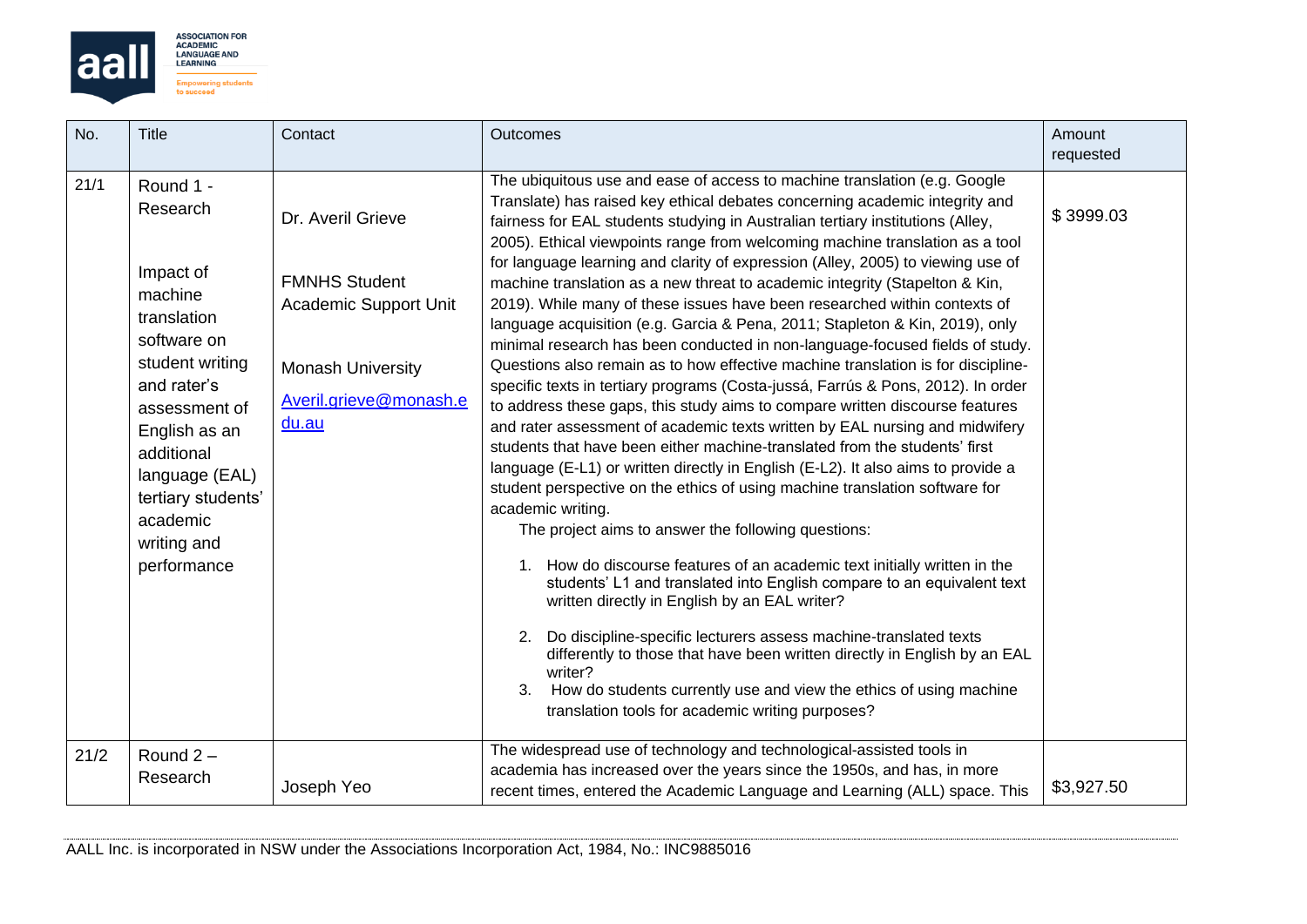

|      | Scribo:<br>Evaluating its<br>digital support<br>and examining<br>its effectiveness<br>in academic<br>writing<br>development | University of Technology<br>Sydney<br>joseph.yeo@uts.edu.au | has presented a potential threat to ALL professionals, particularly in the current<br>climate, across the higher education sector $-$ a sector that is in dire straits due<br>to a lack of Commonwealth support, an ongoing global pandemic, and a<br>substantial drop in international student numbers since 2020, together with the<br>financial repercussions as a consequence. University management in most, if<br>not all, institutions are exploring and adopting cost-cutting measures to stay<br>afloat, while providing the best quality teaching and learning experience<br>possible and supporting students, particularly those who are studying offshore<br>and off-campus due to border closure and lockdowns. These measures could<br>include more widespread use of technological tools. Instead of working against<br>this turn of the tide, the ALL community should understand and learn how to<br>live and work with these tools by integrating them in our professional practice.<br>The ALL team at the University of Technology Sydney (UTS) will trial Scribo,<br>an AI-powered writing assistant helping students improve their writing by<br>providing automated written corrective feedback, in the second half of 2021,<br>with the aim of:<br>1. evaluating Scribo as an Automated Writing Evaluation (AWE) tool in<br>six areas using an adapted validation framework proposed by<br>Chapelle, Cotos and Lee (2015); and<br>2. examining the effectiveness of Scribo in supporting commencing<br>undergraduate and postgraduate coursework students with<br>unsatisfactory language skills (Edwards et al., 2021) to develop their<br>discipline-specific communication skills. |           |
|------|-----------------------------------------------------------------------------------------------------------------------------|-------------------------------------------------------------|---------------------------------------------------------------------------------------------------------------------------------------------------------------------------------------------------------------------------------------------------------------------------------------------------------------------------------------------------------------------------------------------------------------------------------------------------------------------------------------------------------------------------------------------------------------------------------------------------------------------------------------------------------------------------------------------------------------------------------------------------------------------------------------------------------------------------------------------------------------------------------------------------------------------------------------------------------------------------------------------------------------------------------------------------------------------------------------------------------------------------------------------------------------------------------------------------------------------------------------------------------------------------------------------------------------------------------------------------------------------------------------------------------------------------------------------------------------------------------------------------------------------------------------------------------------------------------------------------------------------------------------------------------------------------------------------------------------|-----------|
| 21/3 | Round $2 -$<br>Research                                                                                                     | <b>Tracy Ware</b><br><b>Edith Cowan University</b>          | This research project aims to analyse Edith Cowan University's institutional-<br>wide database to determine how students utilise learning support services,<br>including 1:1 Learning Adviser appointments, academic skills workshops,<br>Studiosity, and Peer Assisted Study Sessions (PASS).                                                                                                                                                                                                                                                                                                                                                                                                                                                                                                                                                                                                                                                                                                                                                                                                                                                                                                                                                                                                                                                                                                                                                                                                                                                                                                                                                                                                                | \$3978.00 |
|      | Learning<br>support: how do<br>our services                                                                                 | t.ware@ecu.edu.au                                           | The research questions would include:<br>What is the impact of the learning support services on grades, unit fail<br>rates, and retention?                                                                                                                                                                                                                                                                                                                                                                                                                                                                                                                                                                                                                                                                                                                                                                                                                                                                                                                                                                                                                                                                                                                                                                                                                                                                                                                                                                                                                                                                                                                                                                    |           |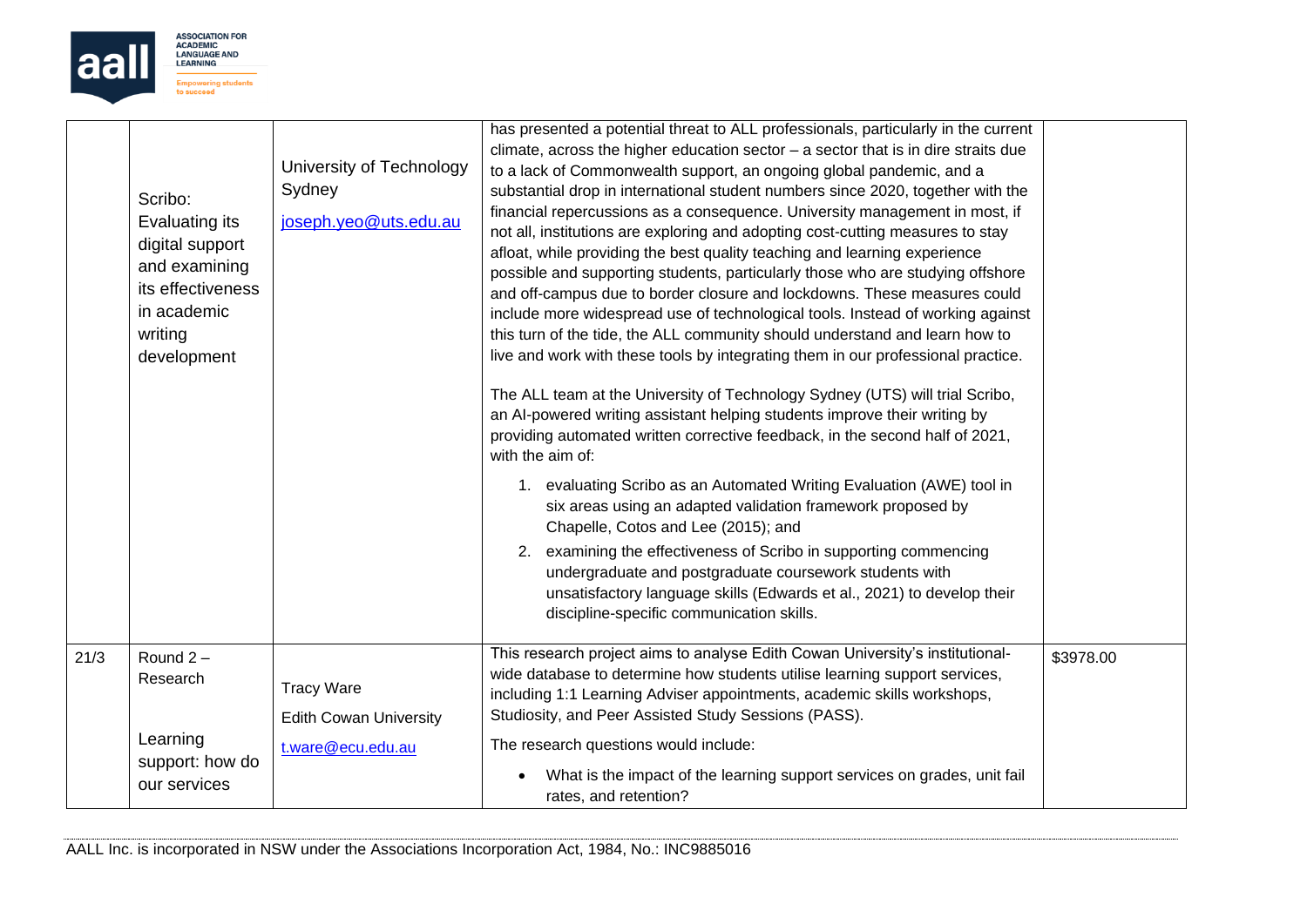

|      | compare and<br>who is using<br>them?    |                                                                | How do the different services compare in their usage and impact?<br>What is the distribution of service usage across students? For<br>example, are a few students using all the services, or are different<br>services preferred by different cohorts of students?                                                                                                                                                                                                                                                                                                                                                                                                                                                                                                                                                                                                                                                                                                               |           |
|------|-----------------------------------------|----------------------------------------------------------------|----------------------------------------------------------------------------------------------------------------------------------------------------------------------------------------------------------------------------------------------------------------------------------------------------------------------------------------------------------------------------------------------------------------------------------------------------------------------------------------------------------------------------------------------------------------------------------------------------------------------------------------------------------------------------------------------------------------------------------------------------------------------------------------------------------------------------------------------------------------------------------------------------------------------------------------------------------------------------------|-----------|
|      |                                         |                                                                | How does service usage and impact differ between equity groups and<br>student cohorts?<br>This research project specifically addresses AALL's goals of analysing<br>academic language and learning practice through research and promoting an<br>evidence base for practice. We will also share our findings through<br>presentations, publications and infographics, which support the AALL goals of<br>information exchange and quality assurance.                                                                                                                                                                                                                                                                                                                                                                                                                                                                                                                             |           |
|      |                                         |                                                                | In addition, the research indirectly supports AALL's mission in 'representing<br>and supporting tertiary academic language and learning educators'. While<br>university and AALL staff have been at risk of casualization for some time (e.g.<br>Tran et al., 2018), the pandemic has accelerated job losses across the sector<br>(Duffy, 2021). Although we recognize that student success is defined far more<br>broadly than the quantitative measures we are examining (for example, see<br>Lane et al., 2019), if AALL staff can empirically show that our support services<br>increase student retention (and therefore revenue) we will be in a better<br>position to demonstrate our value to university executives. In particular, our<br>analysis of fail rates and retention data is very timely for universities attempting<br>to improve successful progression in light of the Federal Government's Job<br>Ready regulations, which come into effect January 2022. |           |
| 21/4 | Round $2 -$<br>research and<br>Resource | Dr Izzy Rossen                                                 | This combined research and resource-collation project seeks to enhance<br>evidencebased practice in Academic Language and Learning Centres (ALLCs)<br>in Australia.                                                                                                                                                                                                                                                                                                                                                                                                                                                                                                                                                                                                                                                                                                                                                                                                              | \$4000.00 |
|      | development                             | University of Western<br>Australia<br>Isabel.rossen@uwa.edu.au | Our aims are as follows:<br>1. to understand the extent to which ALLCs in Australian institutions<br>incorporate current learning science principles in their practice, and                                                                                                                                                                                                                                                                                                                                                                                                                                                                                                                                                                                                                                                                                                                                                                                                      |           |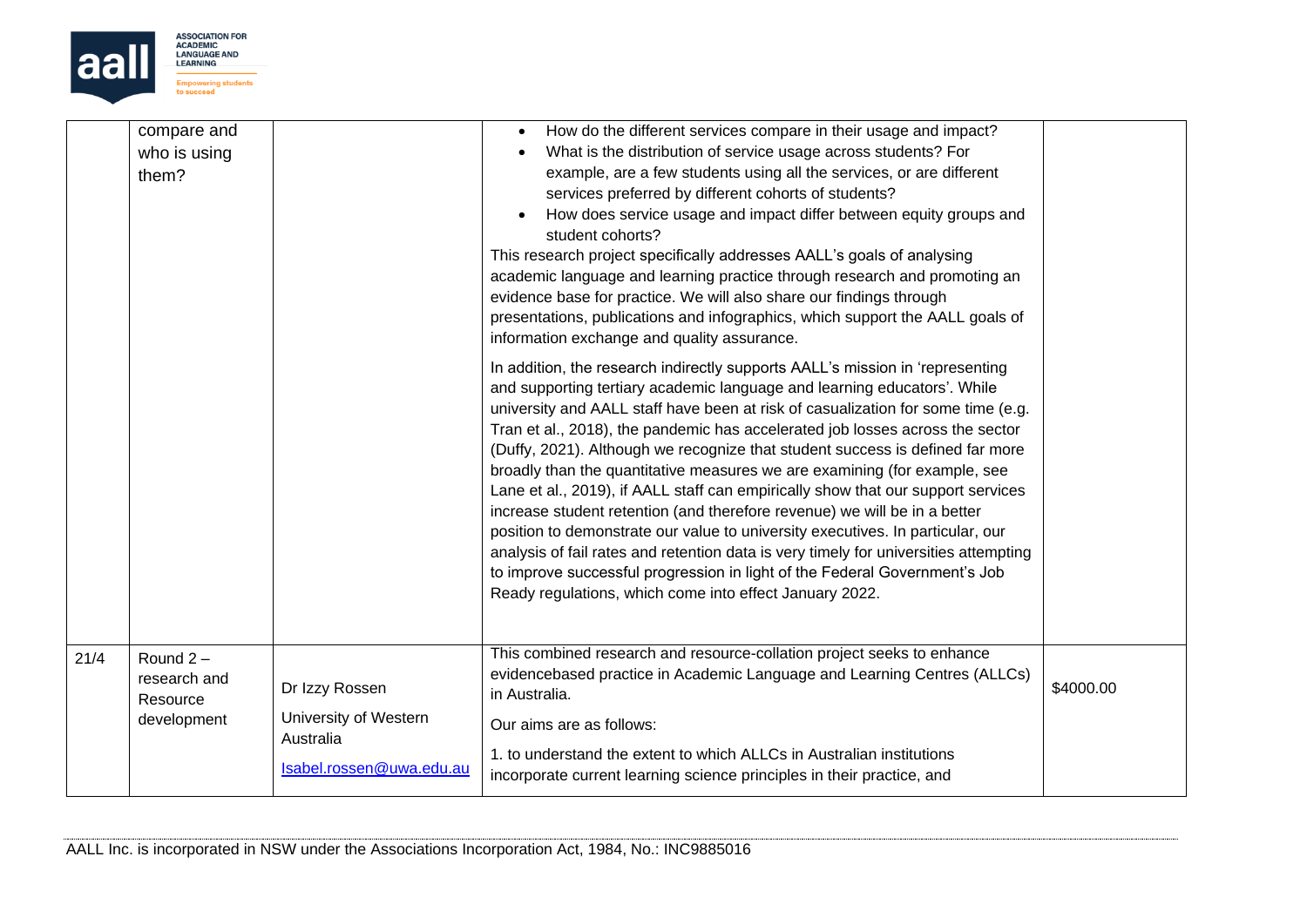

|      | Academic<br>Language and<br>Learning<br>(Science):<br>Incorporating<br>educational<br>neuroscience<br>into ALL<br>Practice                      | Dr Adam Nicol<br>University of Western<br>Australia                                                                                                                           | 2. to support practitioners to develop their understanding of learning science,<br>situating this evidence in ALL context.<br>This study builds on the rich history of ALL expertise in Australia, as recently<br>charted by Barthel et al (2021). The disciplinary identity of ALL locates itself<br>primarily around language and discourse studies, drawing on a number of<br>communication paradigms for its theoretical grounding (Barthel et al 2021). Our<br>study looks to add learning science to these paradigms.<br>This project aims to investigate how to best support diverse students with                                                                                                                                                                                                                                                                                                                                                                                                                                                                                                            |            |
|------|-------------------------------------------------------------------------------------------------------------------------------------------------|-------------------------------------------------------------------------------------------------------------------------------------------------------------------------------|----------------------------------------------------------------------------------------------------------------------------------------------------------------------------------------------------------------------------------------------------------------------------------------------------------------------------------------------------------------------------------------------------------------------------------------------------------------------------------------------------------------------------------------------------------------------------------------------------------------------------------------------------------------------------------------------------------------------------------------------------------------------------------------------------------------------------------------------------------------------------------------------------------------------------------------------------------------------------------------------------------------------------------------------------------------------------------------------------------------------|------------|
| 21/5 | Round 2 -<br>Research<br><b>Towards best</b><br>practice in<br>multimodal<br>academic<br>literacy support<br>videos: A<br>discourse<br>analysis | Raelke Grimmer, Nicolas<br>Gromik, Andrew Pollard<br>and Sulay Jalloh<br><b>Raelke Grimmer</b><br><b>Charles Darwin</b><br><b>University</b><br>Raelke.grimmer@CDU.e<br>du.au | diverse learning needs to develop their academic literacy skills through the<br>medium of publicly accessible video clips, such as YouTube. The research will<br>analyse and review current practices in multimodal academic literacy support<br>videos for pre-tertiary and first year undergraduate students. The review will<br>then inform the development of a framework to support lecturers and ALL<br>practitioners in developing multimodal videos for students.<br>The project aims to address the following research questions:<br>1. What discourse features of the videos demonstrate best practice in<br>academic literacy skills development?<br>2. How do academic literacy support videos develop students' perceived<br>self-efficacy in academic literacy skills?<br>In what ways do students use support videos to develop their<br>3.<br>academic literacy skills?<br>The expected outcomes of this project are:<br>1. To undertake a systematic visual literature review of the academic<br>literacy video resources currently available through higher education<br>institutions and publicly | \$3,949.60 |